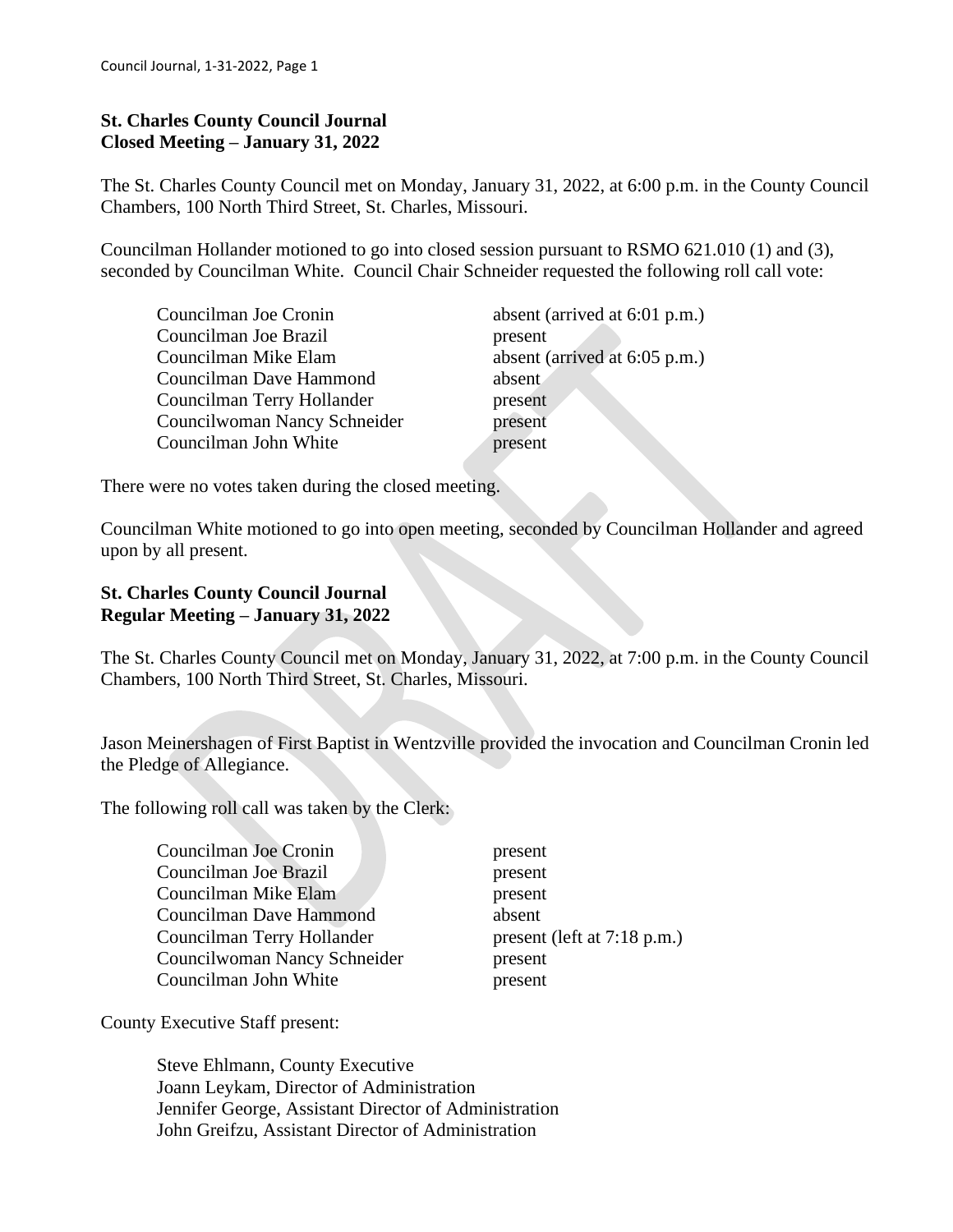County Counselor's Office:

Rory O'Sullivan, Acting County Counselor

**)**

# **IN THE MATTER OF )**

## **PUBLIC COMMENTS )**

Arnie Dienoff, O'Fallon resident, stated the ADA compliant door to the building didn't work for him and Dienoff was troubled that the Sheriff's deputy activated his video equipment when Dienoff entered the building. Dienoff stated the Council should consider any financial implications before voting for resolution No. 22-01 and expressed concerns about the cost and transparency of the MoDOT/Cave Springs improvement project.

## **IN THE MATTER OF ) ORAL REPORT ) FROM THE COUNTY EXECUTIVE )**

There was no report presented.

# **IN THE MATTER OF )**

## **CONSENT AGENDA )**

Council Chair Schneider asked if there were any items to be removed from the Consent Agenda.

Councilman White made a motion to approve the Consent Agenda as presented seconded by Councilman Hollander and approved by all present.

**)**

The approved items are as follows:

**Approval of Journal** of the previous meetings – 1-10-2022

## **Approval of Bids**

Highway - Professional Services - West Meyer Shouldering Project/Oates Associates/\$274,758.00

- Professional Services Josephville Shouldering Project/HR Green, Inc./\$274,385.85
- Professional Services Femme Osage Creek Rd. Bridge Replacement Project/

Bartlett and West, Inc./\$99,724.00

 - Professional Services - Augusta Bottom Rd. Bridge Replacement Project/ Great River Associates, Inc./\$70,550.02

 Construction Maintenance – Courts Building Multi Floor Renovation/Aspire Construction Services, LLC/\$188,200.00

> – Circuit Court Third Floor Courtroom Addition/Aspire Construction Services, LLC/\$297,800.00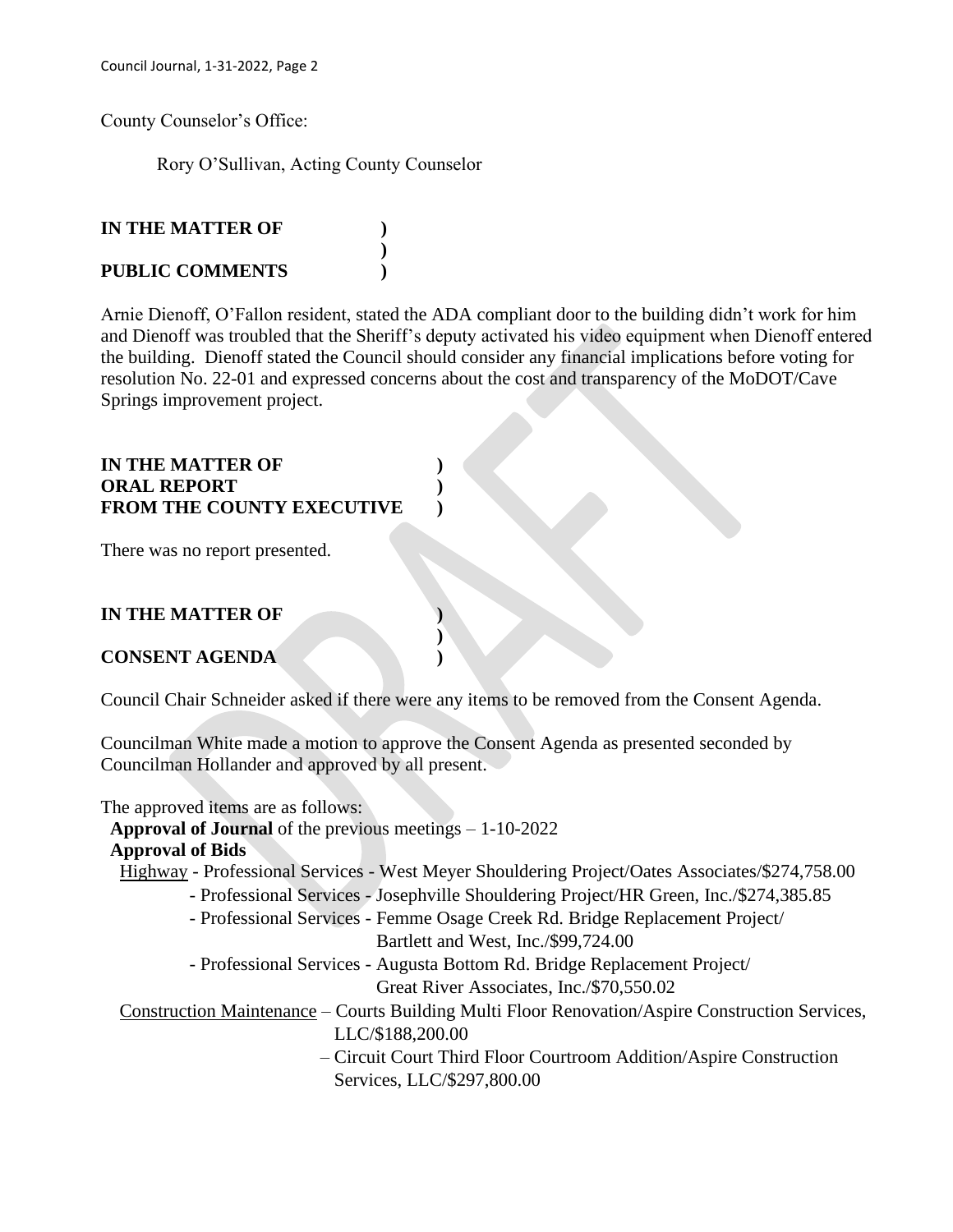Parks & Recreation – Foristell Park Playground Installation/PlayCore Wisconsin, Inc. DBA GameTime \$949,935.29

#### **Nominations and Appointments**

 Board of Equalization - John Matlick/re-appointment/term expires 1-30-2025 Community and Children's Resource Board

- Kenneth Dobbins/city of Lake St. Louis/re-appointment/term expires 12-31-2024
- Matthew Pirtle/city of St. Charles/re-appointment/term expires 12-31-2024
- Larry Marty/city of St. Charles/re-appointment/term expires 12-31-2024

#### **Miscellaneous**

Registrar - Record Destruction Request/Assessor's Office

- Record Destruction Request/Finance
- Record Destruction Request/Office of Public Information, Emergency Communications and Executive Office
- Record Destruction Request/Election Authority

## **IN THE MATTER OF )**

## **RESOLUTIONS )**

**Resolution No. 22-01**- Sponsored by Council as a Whole - A RESOLUTION SUPPORTING THE PROPOSED REDESIGNATION OF THE MISSOURI PORTION OF THE ST. LOUIS NONATTAINMENT AREA INTO THE STATUS OF ATTAINMENT DUE TO COMPLIANCE WITH THE 2015 OZONE STANDARD AS SHOWN BY THE 2019-2021 AMBIENT AIR QUALITY MONITORING DATA

**)**

County Executive, Steve Ehlmann, explained that a process has begun to change the St. Louis region's status regarding air quality standards. The St. Louis area is currently a non-attainment area, which requires auto emissions testing for license renewal and the use of special gas in the summer. MDNR is considering a proposal to the EPA to eliminate certain requirements including the auto emissions program. Ehlmann noted the current air quality in the region is compliant with federal standards and is mainly affected by the coal industry. Clean running car engines don't contribute much to pollution and the emissions program unfairly burdens drivers. Ehlmann requested the Council's support of this resolution.

Councilman Cronin stated the special gas required by Missouri messes up many small engines and questioned if it would still be required after our status was changed. Ehlmann replied that a new program laid out by the EPA would determine the answer.

There being no further discussion Council Chair Schneider requested the following roll call vote: Councilman Cronin – yes, Councilman Brazil – yes, Councilman Elam – yes, Councilman Hammond – absent, Councilman Hollander – yes, Councilwoman Schneider – yes, Councilman White – yes. Resolution No. 22-01 was approved 6-1.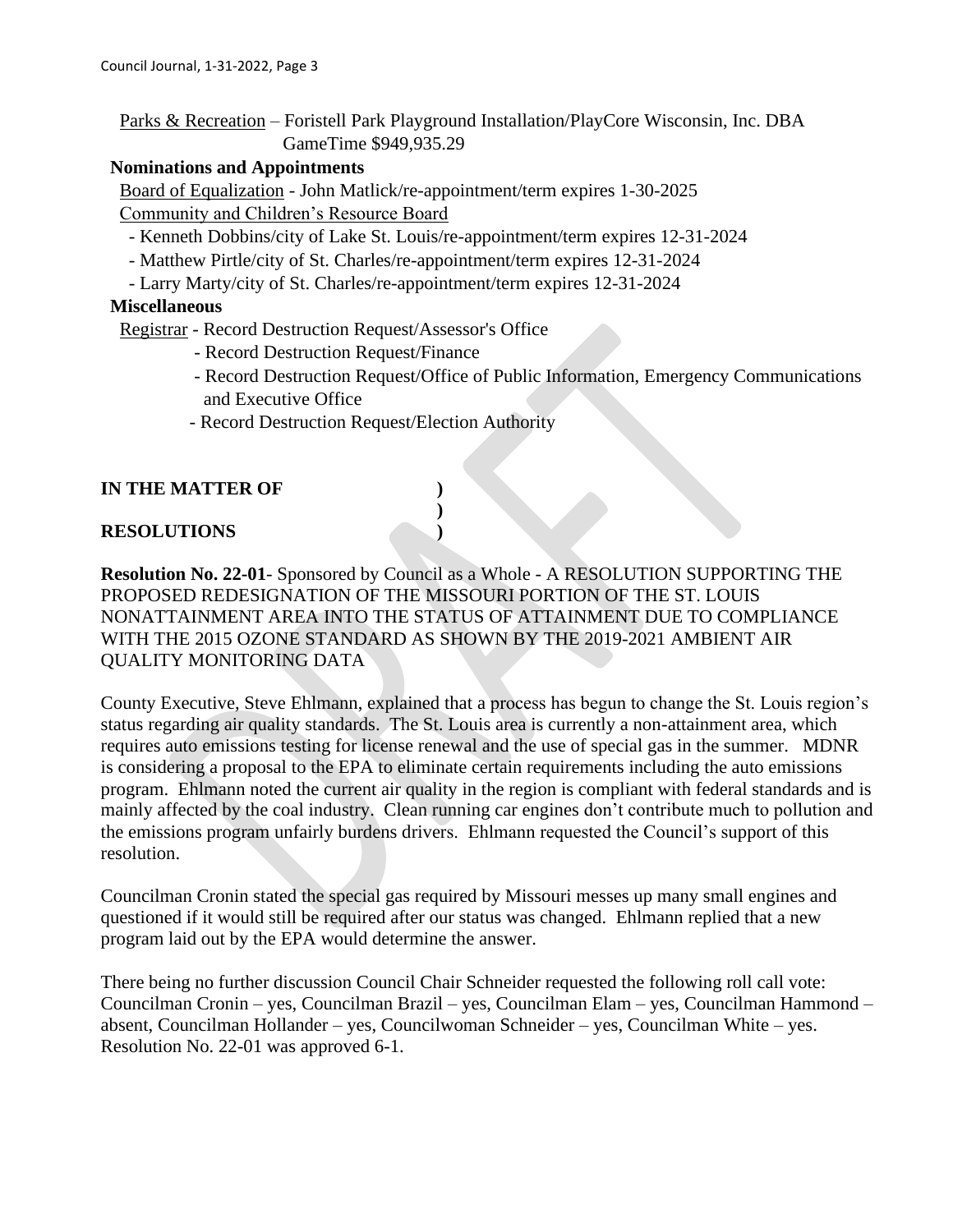### **IN THE MATTER OF )**

# **BILLS FOR FINAL PASSAGE )**

**Bill No. 5036 -** Sponsored by Mike Elam - AN ORDINANCE AUTHORIZING EXECUTION OF DOCUMENTS FOR RECEIPT OF FUNDS IN THE AMOUNT OF \$56,228 FROM THE SECRETARY OF STATE FOR A GRANT AWARDED TO THE ELECTION AUTHORITY FOR AN ELECTION EFFICIENCY GRANT TO ASSIST WITH ELECTION ACTIVITIES, SYSTEMS AND EQUIPMENT MAINTENANCE, MAINTAINING VOTER LISTS, AND POLLING PLACE ACCESSIBILITY AND FURTHER AMENDING ORDINANCE 21-096 BY PROVIDING SUPPLEMENTAL APPROPRIATIONS TO THE ELECTION AUTHORITY FUND BUDGET

**)**

There being no discussion, Council Chair Schneider requested the following roll call vote: Councilman Cronin – yes, Councilman Brazil – yes, Councilman Elam – yes, Councilman Hammond – absent, Councilman Hollander – yes, Councilwoman Schneider – yes, Councilman White – yes. Bill No. 5036 was approved 6-1.

**Bill No. 5037 -** Sponsored by: Mike Elam - AN ORDINANCE AUTHORIZING THE COUNTY EXECUTIVE TO EXECUTE A PROFESSIONAL SERVICE AGREEMENT BETWEEN ST. CHARLES COUNTY, MISSOURI, AND THE UNITED STATES ATTORNEY'S OFFICE FOR THE EASTERN DISTRICT OF MISSOURI IN CONJUNCTION WITH THE MISSOURI HIGHWAY PATROL AS FISCAL AGENT AND MOHSEN PASHA AS AN INDEPENDENT **CONTRACTOR** 

There being no further discussion, Council Chair Schneider requested the following roll call vote: Councilman Cronin – yes, Councilman Brazil – yes, Councilman Elam – yes, Councilman Hammond – absent, Councilman Hollander – yes, Councilwoman Schneider – yes, Councilman White – yes. Bill No. 5037 was approved 6-1.

**Bill No. 5038 -** Sponsored by: Mike Elam - AN ORDINANCE AUTHORIZING THE COUNTY EXECUTIVE TO EXECUTE A PROFESSIONAL SERVICE AGREEMENT BETWEEN ST. CHARLES COUNTY, MISSOURI, AND THE UNITED STATES ATTORNEY'S OFFICE FOR THE EASTERN DISTRICT OF MISSOURI IN CONJUNCTION WITH THE MISSOURI HIGHWAY PATROL AS FISCAL AGENT AND NINO PRZULJ AS AN INDEPENDENT **CONTRACTOR** 

There being no discussion, Council Chair Schneider requested the following roll call vote: Councilman Cronin – yes, Councilman Brazil – yes, Councilman Elam – yes, Councilman Hammond – absent, Councilman Hollander – yes, Councilwoman Schneider – yes, Councilman White – yes. Bill No. 5038 was approved 6-1.

**Bill No. 5039 -** Sponsored by: Mike Elam - AN ORDINANCE AUTHORIZING THE COUNTY EXECUTIVE TO EXECUTE A PROFESSIONAL SERVICE AGREEMENT BETWEEN ST. CHARLES COUNTY, MISSOURI, AND THE UNITED STATES ATTORNEY'S OFFICE FOR THE EASTERN DISTRICT OF MISSOURI IN CONJUNCTION WITH THE MISSOURI HIGHWAY PATROL AS FISCAL AGENT AND SAMANTHA REITZ AS AN INDEPENDENT **CONTRACTOR**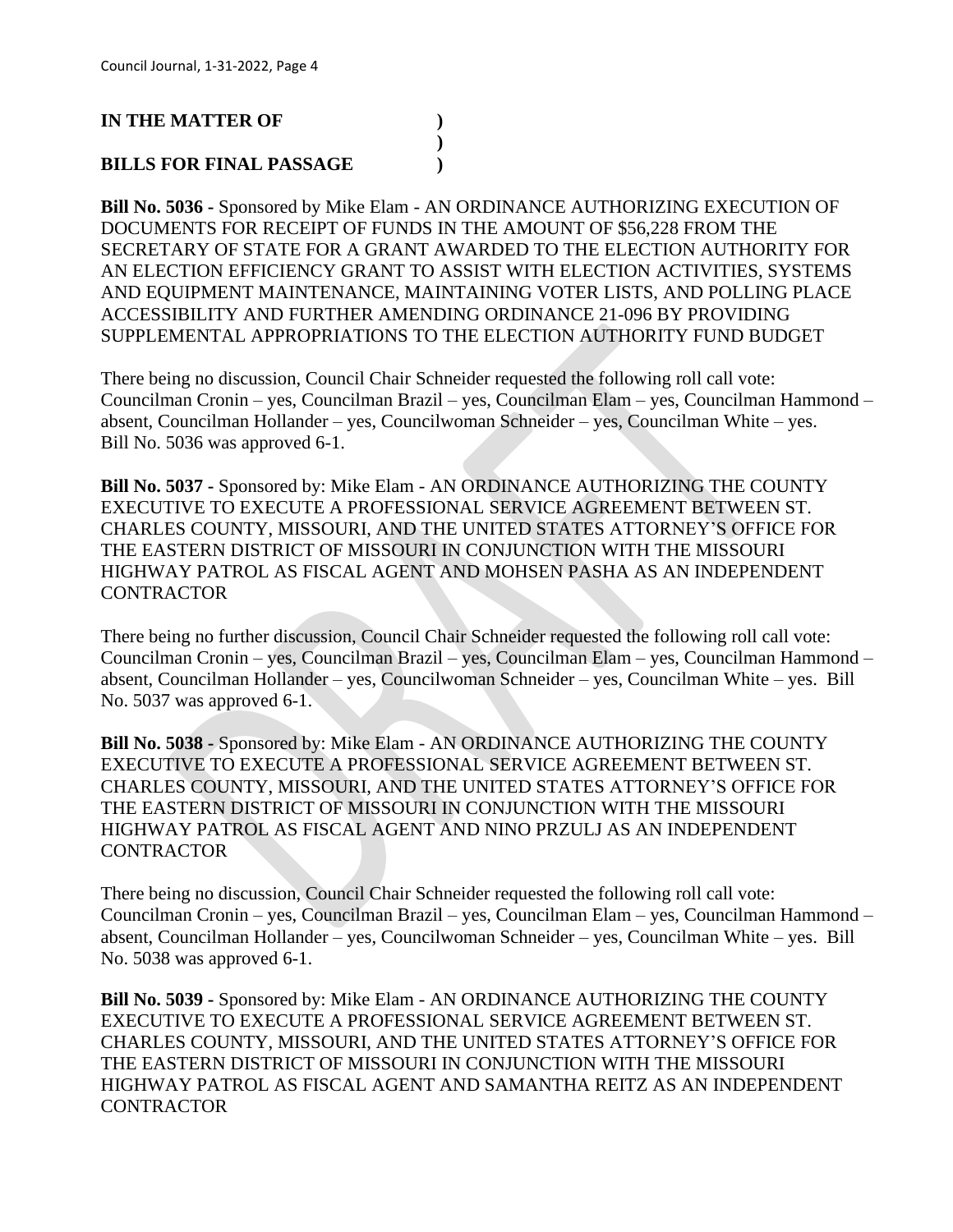There being no discussion, Council Chair Schneider requested the following roll call vote: Councilman Cronin – yes, Councilman Brazil – yes, Councilman Elam – yes, Councilman Hammond – absent, Councilman Hollander – yes, Councilwoman Schneider – yes, Councilman White – yes. Bill No. 5039 was approved 6-1.

**Bill No. 5040 -** Sponsored by: Mike Elam - AN ORDINANCE AUTHORIZING EXECUTION OF THE ST. CHARLES COUNTY CRITICAL INCIDENT RESPONSE TEAM MEMORANDUM OF UNDERSTANDING

There being no discussion, Council Chair Schneider requested the following roll call vote: Councilman Cronin – yes, Councilman Brazil – yes, Councilman Elam – yes, Councilman Hammond – absent, Councilman Hollander – yes, Councilwoman Schneider – yes, Councilman White – yes. Bill No. 5040 was approved 6-1.

## **IN THE MATTER OF BILLS )**

## **FOR INTRODUCTION )**

**Bill No. 5041** – Sponsored by Joe Cronin - AN ORDINANCE APPROVING A SECOND AMENDMENT TO THE INTERGOVERNMENTAL AGREEMENT WITH THE CITY OF WENTZVILLE FOR WEST MEYER ROAD PHASE 3

**)**

Councilman Cronin noted the residents are ecstatic about improvements to West Meyer Rd and the opening of a new County park in the area.

**Bill No. 5042** - Sponsored by Dave Hammond and Terry Hollander - AN ORDINANCE APPROVING EXECUTION OF A CONGESTION MITIGATION AND AIR QUALITY AGREEMENT WITH THE MISSOURI HIGHWAYS AND TRANSPORTATION COMMISSION ("COMMISSION") TO FUND AUTOMATED TRAFFIC SIGNAL PERFORMANCE PROJECT PROVIDING SIGNAL OPTIMIZATIONS ON MEXICO ROAD FROM BRYAN ROAD TO CAVE SPRINGS ROAD

**Bill No. 5043** - Sponsored by Terry Hollander - AN ORDINANCE APPROVING EXECUTION OF A CONGESTION MITIGATION AND AIR QUALITY AGREEMENT WITH THE MISSOURI HIGHWAYS AND TRANSPORTATION COMMISSION ("COMMISSION") TO FUND AUTOMATED TRAFFIC SIGNAL PERFORMANCE PROJECT PROVIDING SIGNAL OPTIMIZATIONS ON MUEGGE ROAD FROM CAVE SPRINGS ROAD TO OLD ROUTE 94

**Bill No. 5044** - Sponsored by Dave Hammond - AN ORDINANCE AUTHORIZING THE COUNTY EXECUTIVE TO EXECUTE AN INTERGOVERNMENTAL AGREEMENT WITH THE CITY OF O'FALLON FOR USE OF ST. CHARLES COUNTY TRANSPORTATION SALES TAX FUNDS FOR EMERGENCY FUNDING OF THE N COOL SPRINGS BRIDGE REPLACEMENT

Councilman Cronin stated this minor roadway is getting much more new traffic.

Council Chair Schneider announced the bills for introduction would be voted on at the County Council meeting of February 14, 2022.